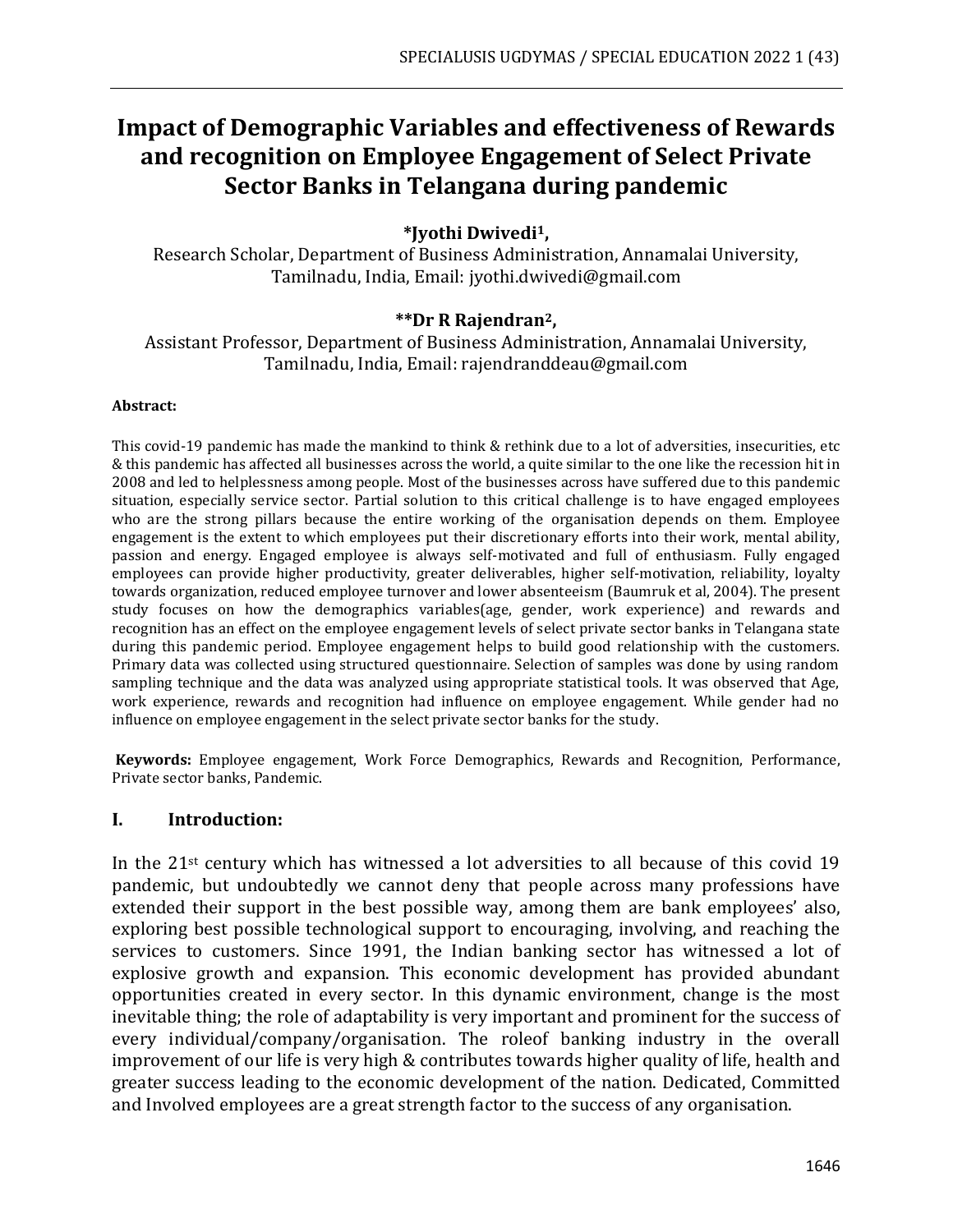Academicians and practitioners signify that a low employee engagement level at work is the most alarming situation to world, impacting on business productivity and profitability. Employees are important pillars because the entire working of the organisation mostly depends on them. When the employees are committed to their work, automatically their performances increases and this leads to higher satisfaction. The prior studies reveals that work force demographics effect on the employee engagement levels and engagement level is good which basically means that the talent utilization is completely achieved by the organization.

*Employee Engagement* has justbecome a buzzword in this globalized era and how the meaning of this is still different to different individuals. Employees are like strongpillars for every business, regardless of the nature of business and the management of this key resource is the most critical key success factors for every organisation. In this severely intense competitive world, every player has realized the significance of the employees to be linked with the Job and the organisation. Employee engagement is a sophisticated and challenging task and with the changing workforce demographics, it is even more complex task and also very important for the organisation.

It seems to reason, that the excitement and interest that fully engaged workers bring to their jobs each day is linked to both a more united workplace culture and the discretionary efforts, superior ideas, and innovations that help businesses prosper. Employee engagement is a positive attitude held by the employee towards the organization, understanding of business context, willingness to work with coworkers' to accomplish organizational performance Robinson D et al., (2004)

Demographics play an important criterion for selection as HR and management decision depends on it, also it impacts employee work behaviour and productivity. Prior studies done by Kahn, Schaufeli and others contribute the relevance of demographics on employee engagement.

*Linking Employee engagement and Demographics*: the previous literature work of academicians and practitioners with regard to demographic factors influence on employee engagement across industry found to be having difference in the way they influence it. Like in some research study, different age groups employees showed varying engagement levels (Marcus & Gopinath, 2017) , in some literature review found that demographic variable like Gender-females are found to be more engaged than male in the organisation, for some it includes changed influence on employee engagement levels seen with respect to employees' work experience (Shukla et al., 2015), next is marital status of employees showed varying employee engagement levels , employee Qualification etc.,

## *Rewards and Recognition*

Employees' level of engagement are observed to change as a function of their perception of job benefits (Kahn, 1990); they are more likely to be engaged at work if they feel a higher amount of rewards and recognition from their role performance (Saks, 2006). Appropriate rewards and recognition are important for engagement (Maslach et al., 2001), that it also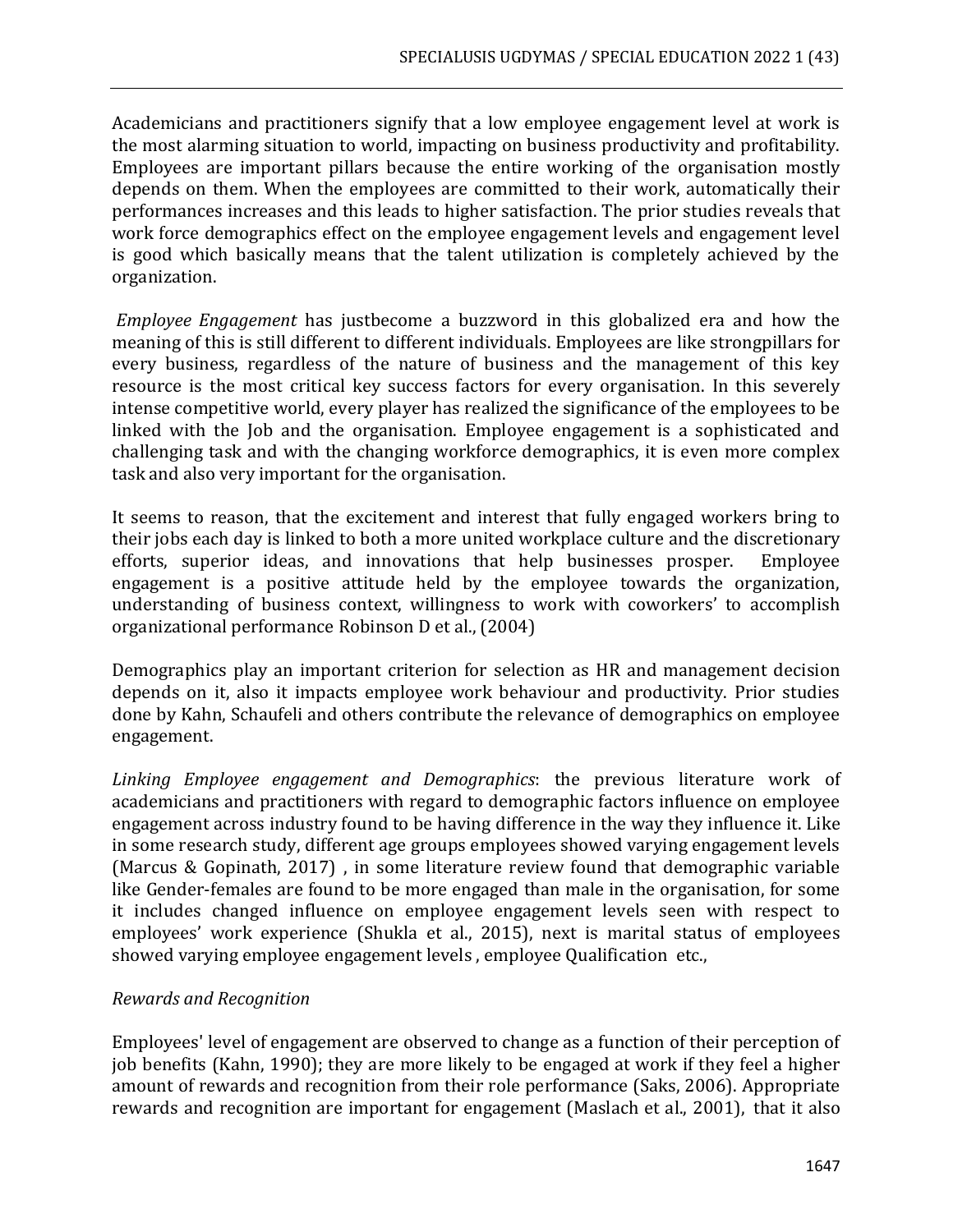predicts all the three measures of employee engagement developed by Schaufeli et al. (2002), namely, vigour, dedication and absorption. In their seminal work linking burnout and engagement, (Maslach & Leiter, 2008) have pointed out that insufficient rewards (whether financial, institutional or social) would increase peoples' vulnerability to burnout. Further, lack of recognition from service recipients, colleagues, managers and external stakeholders devalues both employees and their work and is even closely linked with feelings of inefficacy ( Maslach et al., 2001).

#### **II. Literature Review:**

Personal engagement, according to Kahn, (1990, p. 694), is "the harnessing of organisation members' shelves to their work roles; through engagement, people utilize and express themselves physically, cognitively, and emotionally during role performances." Personal disengagement is defined as the uncoupling of oneself from one's professional duties. During role performances, people retreat and protect themselves physically, cognitively, or emotionally (p. 694). Thus, engagement, accordingtoKahn (1990, 1992), involves being mentally present when occupying and executing an organizational position. Employees are emotionally and cognitively engaged, according to Kahn, when they understand exactly what is expected of them, have what they need to do their work, have plenty of opportunities in their work that give them a sense of fulfillment, have the perception that they are part of something meaningful with coworkers on whom they rely and trust, and have possibilities to enhance, develop, and grow.

Over the last two decades no other people practice got discussed and debated as much as employee engagement. Their research over a few decades informs uniformly that across geographies and corporations, employee engagement continues to remain elusive. The concept of employee engagement is often defined as 'willingness to go the extra mile'. Robinson et al,. (2004), define "engagement as a positive attitude held by the employee towards the organization and its values. Wellins et al., (2008) -DDI, defines Employee Engagement as "the extent to which people value, enjoy and believe in what they do".

Another author Macey & Schneider, (2008) distinguished three broad conceptualizations of employee engagement, namely state, trait, and behavioural engagement. Employee engagement has been linked with an array of positive outcomes at the individual and organizational levels. Prior studies on engagement clearly points out that employee engagement is essentialfor success of an organisation. Engaged employees deliver higher productivity, lower absenteeism, less turnover intention, superior service quality, more satisfied and loyal customers, high job satisfaction, more commitment, increased organizational citizenship behaviour and improved bottom-line business results- Harter et al., (2002).

"Feeling appreciated and engaged," according to Robinson D et al., (2004), is the most significant predictor of employee engagement. However, many things contribute to this, and it was shown that rewards and benefits are one of the most important elements that had a strong association with feeling valued and participated, out of a total of 16 components that also included demographic considerations. Pay and perks have a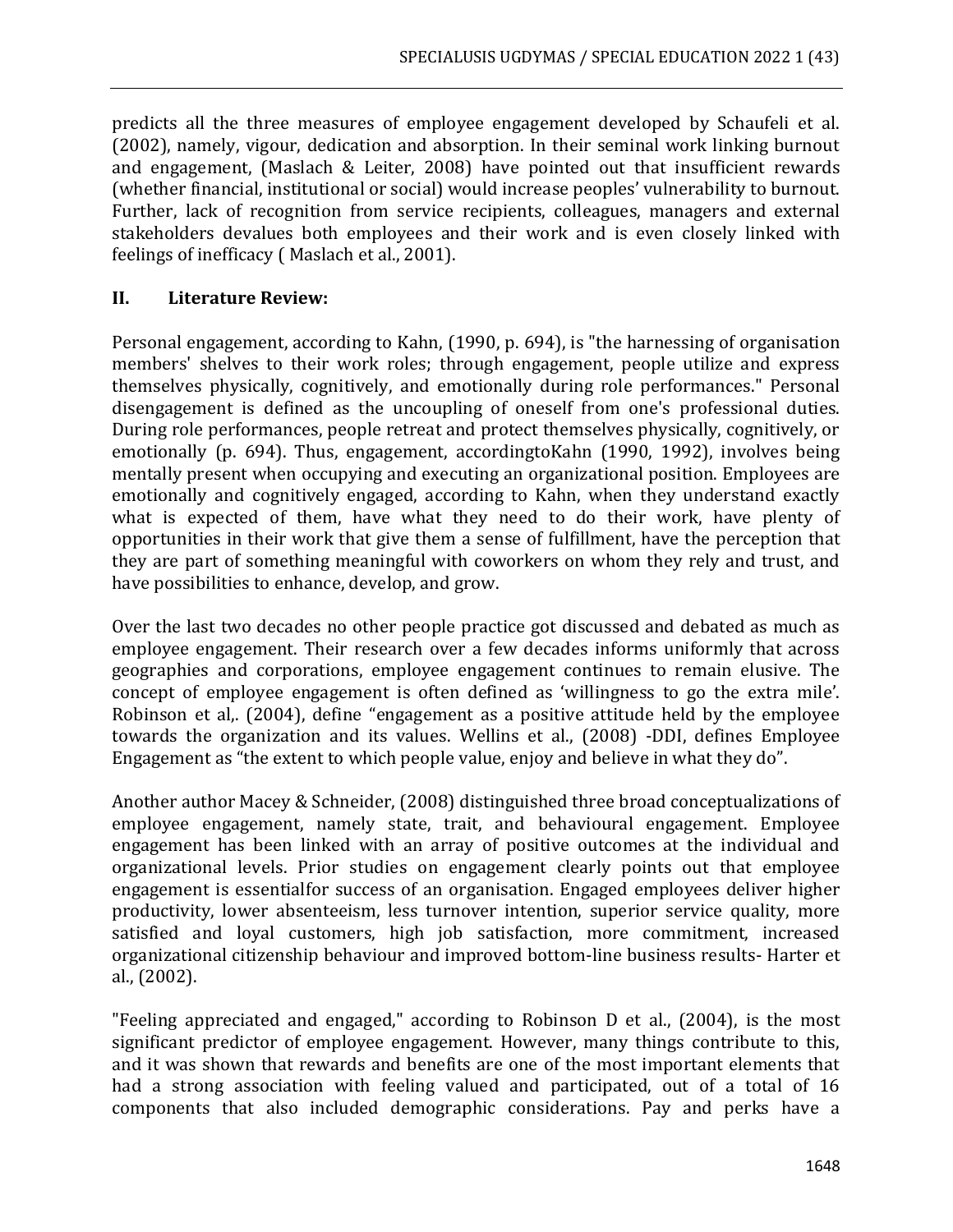substantial association with employee engagement, according to their research (Brown & Reilly, 2013).

Saks (2006) published a study titled "Antecedents and Consequences of Employee Engagement" in 2006. He found that POS (perceived organizational support), PSS(perceived superior support), work features, and procedural fairness, distributive justice all predict job engagement. Higher levels of job and organizational involvement resulted in higher levelsofwork satisfaction, organizational commitment, lower intentions to quit, and Organisational citizenship behaviour.

Shukla et al., (2015), study on employee engagement found the overall level of employee engagement and the amount to which demographic characteristics such as distinct designations, yrs of work experience, age, gender, marital status,qualification, & personality among the workers under investigation contributed to their engagement levels.

Ghosh et al., (2016) study on "rewards and recognition to engage private bank employees, exploring the "obligation dimension", found that private bank employees are more likely to be excited about their jobs when they get rewards and recognition from their employer. Also, the findings back up earlier research that says that rewards from the workplace are a strong motivator in the private sector. Organizations may design their reward systems in a way that makes employees feel important and, as a result, think they have a moral duty to stay with their employer. Employees who want to work in a place where they get rewarded and recognized are more likely to be engaged and more likely to be committed to their jobs, as well. When it comes to some people, extrinsic rewards may be very important. For others, intrinsic rewards may be more important. Human resources at private sector banks need to figure out what benefits their employees get and how that might make them feel more like they have to do their jobs.

Marcus & Gopinath, (2017) article on "impact of the demographic variables on the employee engagement-an analyses", found that age influenced the drivers of engagement and also female in the IT company were more influenced by employee engagement initiatives taken.

Regy Joseph & Malini D H, (2017) article on "employee engagement of faculties in select higher educational institutes in south India", found that there exists position connection between conducive work environment and employee engagement. They were graded on seven subscales: assessing hygiene factors, policy elements, motivational aspects, people factors, self-related factors, manager-related factors, and organizational-related variables.

Shettigar & K C (2020) expressed that management (banks) should focus on improving work life balance (WLB) practices to engage their employee and build their engagement.

# *III.* **Need and significance of the study***:*

As there is a lot of competition everywhere, we see a lot of young and dynamic people showing greater enthusiasm and interest towards pursuing careers' in banking industry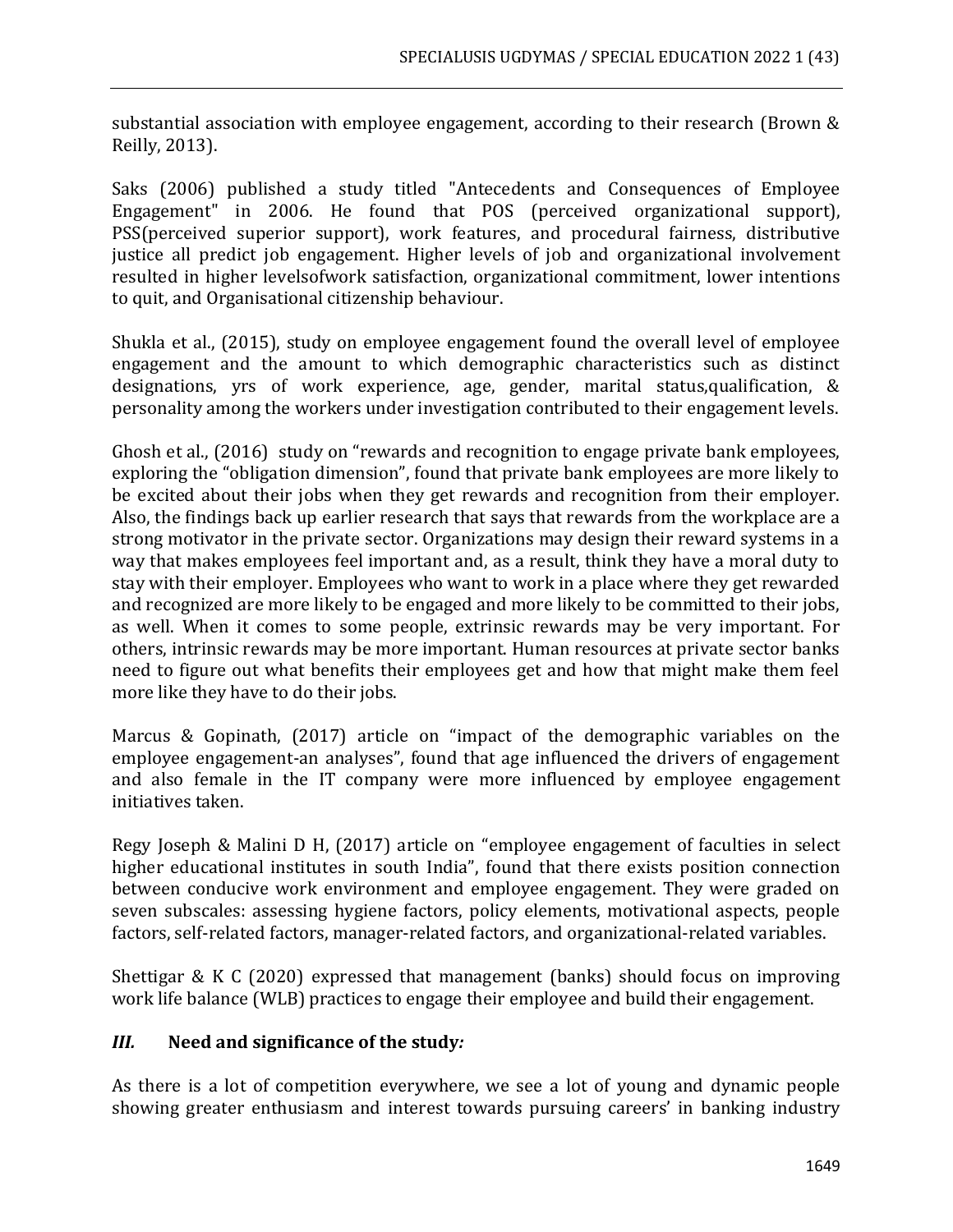and also leaving for better prospects and other reasons. Banking industry is trying hard with various initiatives of upskilling to engage its employees' for better competitiveness, competence and also as an effective retention strategy. As the demand for employee engagement seems to a priority today in private banking sector which can lead to favorable outcomes like lower absenteeism, greater commitment, higher productivity, etc., the present paper studies the impact of demographic variables and rewards and recognition on the employee engagement levels.

#### *IV. Objectives of the study*

- $\triangleright$  To study the impact of demographic variables (age, gender, work experience) on employee engagement of the private sector banks.
- $\triangleright$  To study the effect of rewards and recognition on employee engagement
- $\triangleright$  To measure the employee engagement levels
- $\triangleright$  To study the strategies used by banks during pandemic situation for engaging employees

#### **Hypothesis of the study**:

H10: Age of the employee will not have significant effect on employee engagement

H20: Gender of the employee will not have significant effect on employee engagement

H30: Work Experience of the employee will not have significant effect on employee engagement

H40: Rewards and Recognition will not have significant effect on employee engagement

## V. **Research Methodology**:

Research design is the conceptual structure of the study. In this study, a descriptive study is used which includes a thorough review made from the previous research on employee engagement for secondary data source and primary data is collected through structured questionnaire.

Sample size and technique used: Total 150 questionnaire were given to select private sector bank employees in Hyderabad - HDFC, Kotak Mahindra, Axis bank, ICICI bank, but received 85 completely filled questionnaire and the sample was selected at random. Primary data is collected using a structured questionnaire, comprised of two parts i.e part A and Part B. In part A-information collected on demographic factors - Age related information options given are below 25 yrs, 25-35yrs, 35-45yrs, above 45 yrs.. For Gender related information, options given are Male and Female. For Work experience related information, options given are having less than 1yr, 1-3yrs, 3-5 yrs, more than 5yrs of experience. For Qualification related information, options given are UG, PG, PhD and others.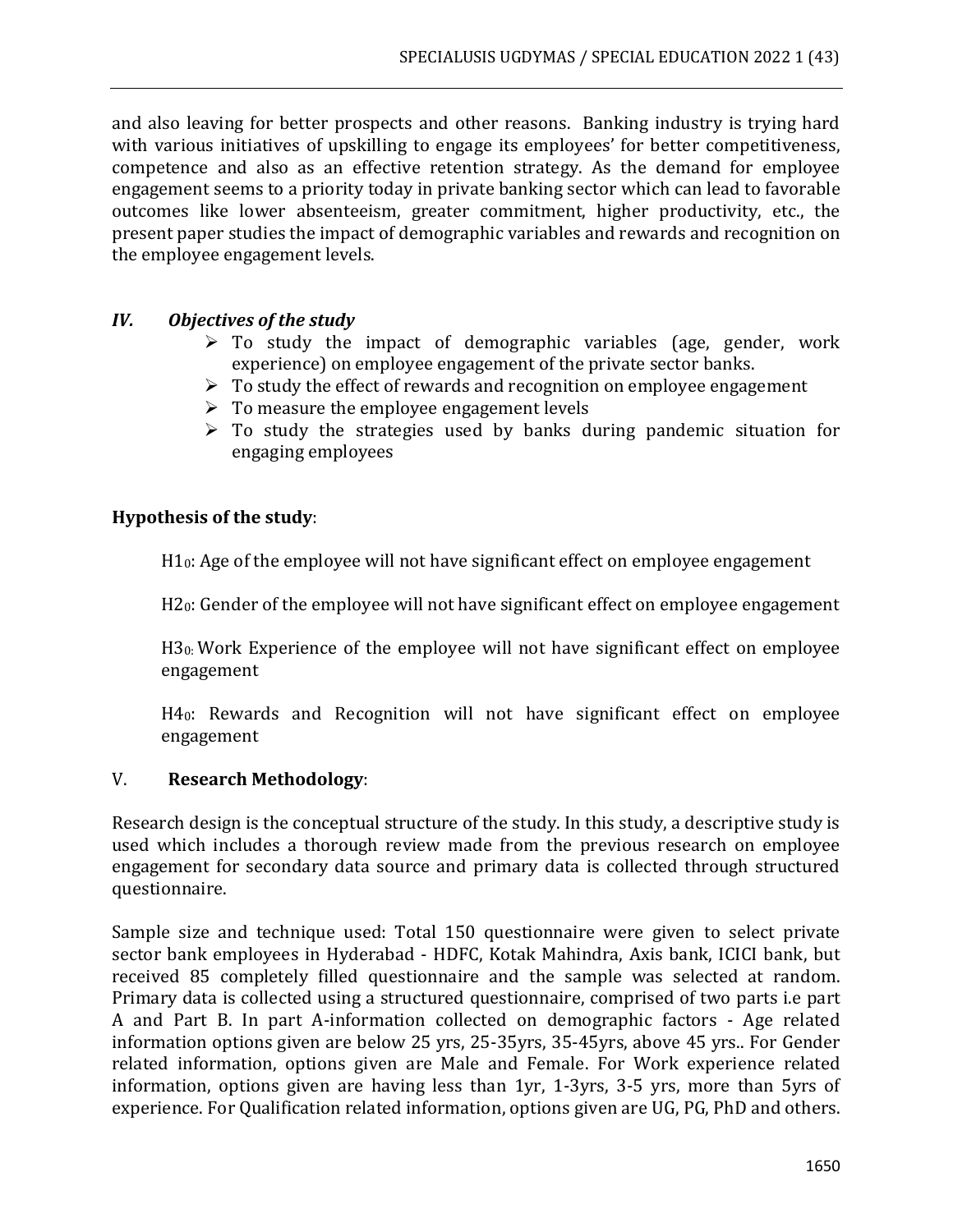For Income (monthly) related information options given are less than Rs 20,000, Rs 20001- 30000, Rs 30001-40000, above Rs 40,001 For measuring Rewards and Recognition, a 10 item scale developed by Saks(2006) was used( with options as 1. to a small extent and 5. To a large extent). (Harter et al., 2016)Gallup Q12 questionnaire is used for assessing the engagement level of the private bank employees measuring employee perception of workrole clarity, resources, fit between abilities and requirement, receiving feedback & feeling appreciated(5 point rating scale with options given - "5" as extremely satisfied and "1" as extremely dissatisfied( Cronbach  $\alpha$  = .91). SPSS is used for data Analysis (mean, standard deviation, T test, ANOVA analysis and regression analysis, etc).

For secondary data sources like journals, books, magazines, website, etc. are used for the study.

## **VI. Data Analysis:**

*Measuring Employee Engagement level of employees*: the employee engagement Avg. score was found to be 4.54, which signifies for high engagement level in the employees of private sector banks under study, indicating of the overall health and environment of the select private sector banks under study.

Table No. 4.1: Statistical significance of Relationship between Demographic variables and employee engagement

| Demographic Variable | $t/F$ value | Sig      |
|----------------------|-------------|----------|
| Age                  | 4.66        | $0.019*$ |
| Gender               | 2.31        | 0.635    |
| Qualification        | 0.173       | 0.587    |
| Income(monthly)      | 3.389       | 0.623    |
| Work experience      | 3.562       | $0.012*$ |

(Source: Primary data \* p<.0.05)

## **H10: There is no significant difference between the employee engagement levels and the employee Age**

Based on the Age, respondents were categorized into 4 groups i.e below 25 yrs, 25-35yrs, 35-45yrs, above 45 yrs. Using one way ANOVA, the results were found that employee engagement levels did differ significantly across the age categories, F value is 4.66 at p=.019 at 95 confidence interval, namely the employees in the age group of 25-35yrs were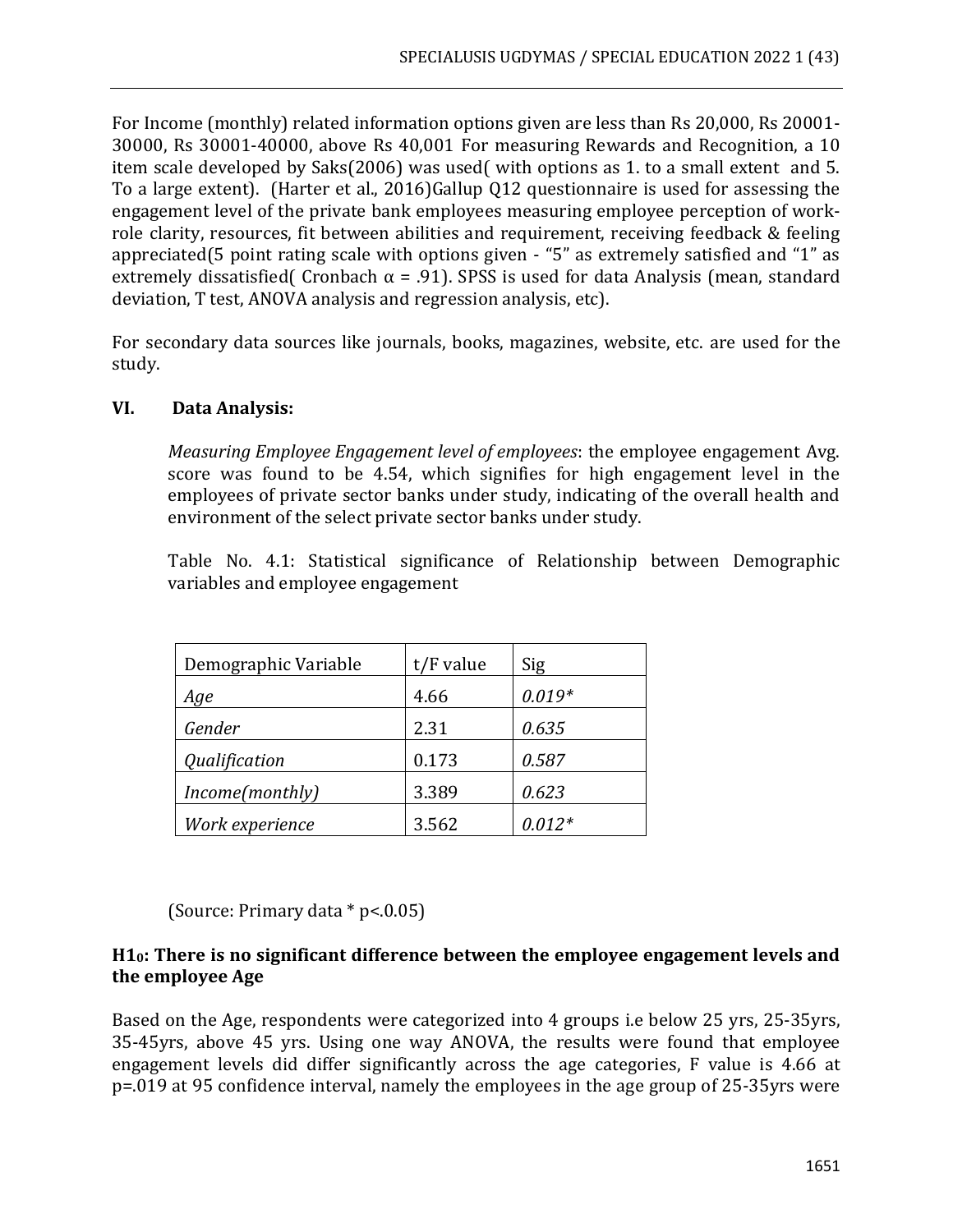found to be more engaged than the other groups. Employee engagement levels differ significantly across the age groups (Marcus & Gopinath, (2017); Robinson et al., 2004)

## **H20: There is no significant difference between the employee engagement levels and the gender of the employee**

Based on the gender, respondents were categorized into 2 group's i.e Male and Female, out of 85 filled questionnaires, it was found that 24 female and 61 male respondents had filled the questionnaires. Using independent sample T test, the results were found that employee engagement levels did not differ significantly across the gender of the employees, Male (Mean=3.48, SD= 0.44) and Female (Mean= 2.81, SD=.61), t (83) =2.31, p=0.635 at 95 confidence level. Both female and male employees in the private bank under the study exhibited equal engagement levels.

## **H30: There is no significant difference between the employee engagement levels and the work experience of the employee**

Based on the work experience, respondents were categorized based work experience ashaving less than 1yr of experience, 1-3yrs of experience, 3-5 yrs of experience, more than 5yrs of experience. Using one way ANOVA, the results were found that employee engagement levels did differ significantly across the work experience of the employees, F value is 3.562 at p=0.012 at 95 confidence interval. Thus the result indicates that the employees with different no. of work experience are differently engaged ( it is found that employees having more than 5yrs of experience are found to be highly engaged than the other groups) in the select private banks for the study.

## **H40: Rewards and Recognition will not have significant effect on employee engagement**

The hypothesis of relationship between reward and recognition of the employee and employee engagement were tested using simple linear regression. The regression results shown in Table 4.2 revealed that the predictor variables contribute significantly and had moderate impact on the employee engagement  $(R^2= 0.398)$ . The corresponding ANOVA value (F =54.304, p=0.000) for the regression models had indicated the validation with employee engagement.

|  |                     |  |  |  | Table 4.2 Regression Model Summaries for the Reward and recognition on |  |
|--|---------------------|--|--|--|------------------------------------------------------------------------|--|
|  | employee engagement |  |  |  |                                                                        |  |

| Model                                              | R                            | R                                      |             | Std. Error of   ANOVA Results |        |      |    |       |
|----------------------------------------------------|------------------------------|----------------------------------------|-------------|-------------------------------|--------|------|----|-------|
|                                                    |                              | R Square<br>the Estimate<br>Squar<br>e | F-Value     | df                            | df2    | Sig. |    |       |
|                                                    |                              |                                        |             |                               |        |      |    |       |
|                                                    | $0.631$ <sup>a</sup>   0.398 |                                        | $\pm 0.391$ | 0.47746                       | 54.304 |      | 82 | 0.000 |
| a. Predictors: (Constant), Rewards and Recognition |                              |                                        |             |                               |        |      |    |       |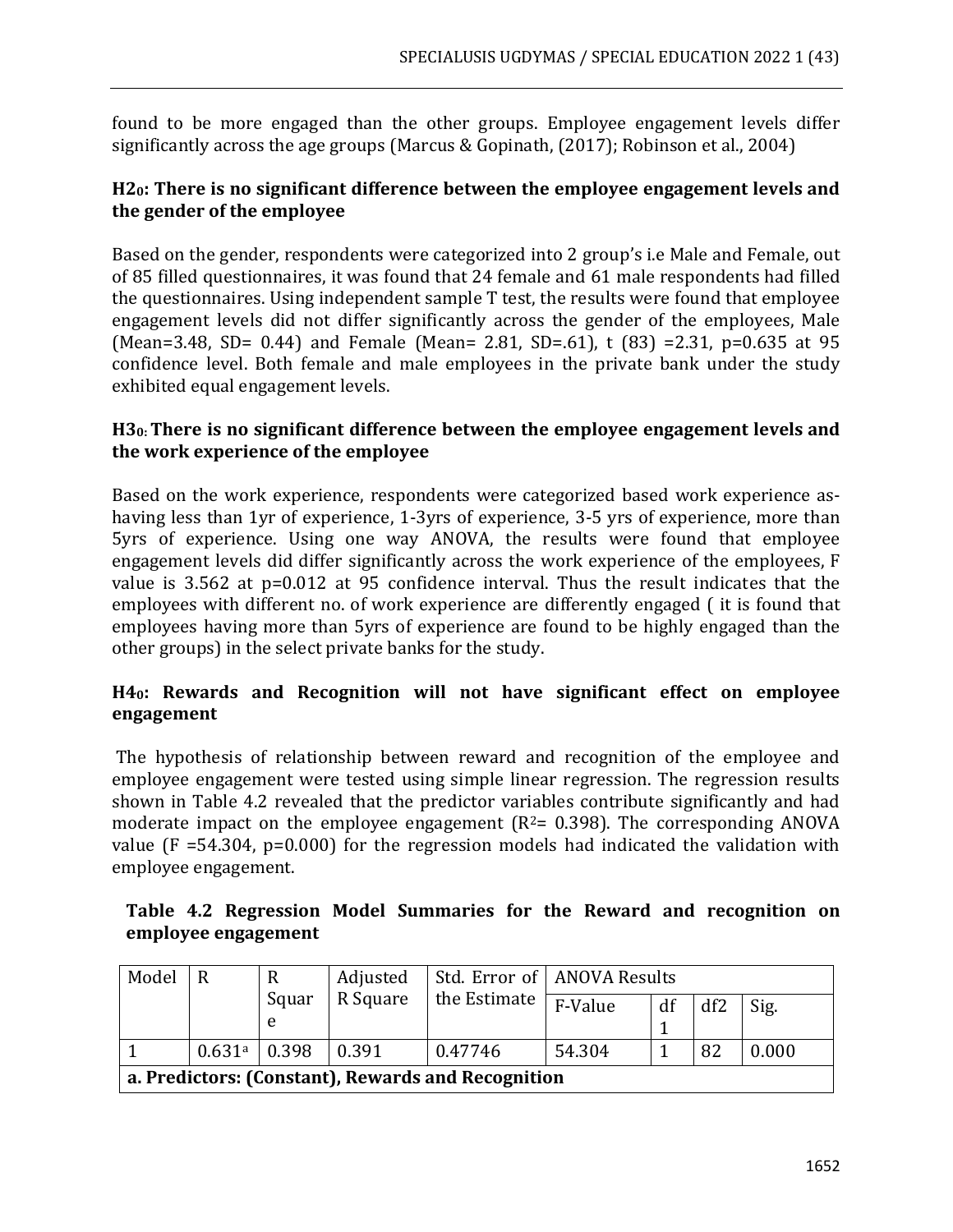The coefficient summary shown in Table 4.2 revealed that beta values of Reward and Recognition of the employee ( $\beta$ =0.631, t=7.369, p=0.000) was significant predictor of employee engagement. The results were implicit that predictor variable was related with dependent variable. Hence, null hypothesis was disproved and alternate hypothesis (H1) was accepted as their p-values were less than 0.05.

Here the following simple linear regression model

# **Employee engagement (Y) = 1.344+ 0.627 (Reward and Recognition) X**

## **Table 4.3: Predictor effects and Beta Estimates (Unstandardized) for employee engagement associated with the Reward and Recognition of the employee**

| Model                                      | Variable      | Unstandardized |            | Standardize  | t-Value | Sig.  |  |  |
|--------------------------------------------|---------------|----------------|------------|--------------|---------|-------|--|--|
|                                            |               | Coefficients   |            | d            |         |       |  |  |
|                                            |               |                |            | Coefficients |         |       |  |  |
|                                            |               | B              | Std. Error | <b>Beta</b>  |         |       |  |  |
|                                            | (Constant)    | 1.344          | 0.327      |              | 4.116   | 0.000 |  |  |
|                                            | Reward<br>and | 0.627          | 0.085      | 0.631        | 7.369   | 0.000 |  |  |
|                                            | Recognition   |                |            |              |         |       |  |  |
| a. Dependent Variable: Employee engagement |               |                |            |              |         |       |  |  |

VII. **Fostering employee engagement during pandemic**: In this pandemic, banks were operating by taking SOP - safety measures, maintaining physical distance, sanitation care, reducing functional working hours, etc and also for providing banking services to their customers. Private Banks encouraged their employees' and also provided opportunities to participate in upgrading their competence through online workshops, webinars/seminars, online/virtual meetings, appreciation and recognition related activities.

## VIII. **Findings**:

From the above analysis, it is found that majority of employees responded were in the age group of 25-35 yrs. These people found to be more engaged, energetic and enthusiastic for learning new techniques, compatibility to get along with others, adjust easily to the situation. Secondly, it is found out that both Male and female employees in the private bank under the study exhibited equal engagement levels. Also it is found that the employees with different work experience are differently engaged in the select private banks for the study ie employees having more than 5yrs of experience were found to be highly engaged than that of other groups. Rewards and recognition significantly predicted employee engagement. Other information includes like majority of respondent had PG qualification.

While recruiting, banks should be considering it for employee engagement that can help in reaching quality standards of the bank with deliverables aspect. Both the Male and Female employees have responded and found to be equally engaged during the pandemic situation.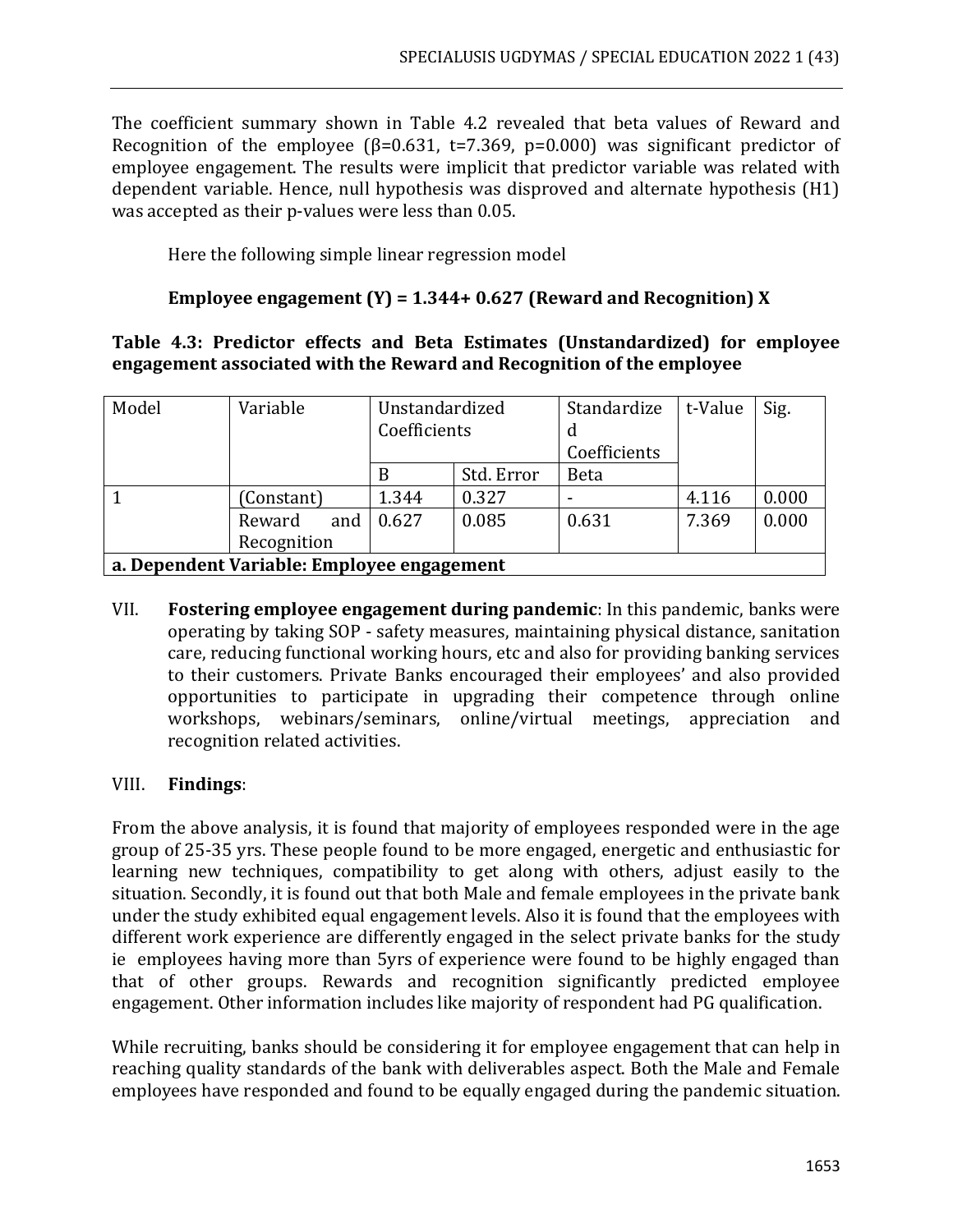Employees having more than 5yrs of work experience exhibited high engagement levels. Management and organisations today have to consider the above independent factors while recruiting, motivating, managing, enhancing and imparting quality service, the changing requirements for healthy and higher engagement of employees' for better future. The findings of this study will assist management decision makers in devising appropriate recruiting and selection processes to improve employee engagement.

## **IX. Recommendation and Conclusion:**

Increasing competitiveness among companies also triggers for greater risk for instability and insecurity which may likely lead for more burnout, absenteeism, lack of dedication for employees. Change is the need of the hour and as no one size actually fits all. Building engagement is a never-ending activity that creates the groundwork for a meaningful and emotionally satisfying work experience. It takes more than just making people happy and compensating them financially; it takes attracting and retaining the greatest personnel available. From the above findings, the results have found to substantiate with previous research outcomes that organisational rewards (such as monetary incentives and advancement chances) are powerful motivators in the private sector (Ghosh et al., 2016;Maslach et al., 2001) and employees also feel highly motivated by recognition (Ghosh et al., 2016);

Organizations in the private sector have more freedom in establishing their incentive and recognition programmes. As a result, they should utilize recognition and awards as a strategy to reap the advantages of having engaged employees. Our study's findings may be used strategically to boost employee engagement.

As no one size fits all and the competitiveness is ever growing it is very important that the private banks are required take initiatives for employee engagement, indicating that the organisation is capable of providing an enriching work experience, conducive work environment, better scope for learning, career development opportunities, rewards and recognition etc.,;are essential for driving employee engagement.

## **References:**

- 1. Baumruk, R. (2004). The Missing Link: The Role of Employee Engagement in Business Success. *Workspan*, *47*(11), 48–52.
- 2. Brown, D., & Reilly, P. (2013). Reward and Engagement. *Compensation & Benefits Review*, *45*(3), 145–157. https://doi.org/10.1177/0886368713497546
- 3. Ghosh, P., Rai, A., & Chauhan, R. (2016). Rewards and recognition to engage private bank employees Exploring the "obligation dimension." *Management Research Review*, *39*(12), 1738–1751.
- 4. Harter, J. K., Schmidt, F. L., Agrawal, S., Plowman, S. K., & Blue, A. (2016). The relationship between engagement at work and organizational outcomes: 2016Q12 Meta-analys. *Gallup*, *43*(February), 44. http://strengths.gallup.com/private/resources/q12meta-analysis flyer gen 08 08\_bp.pdf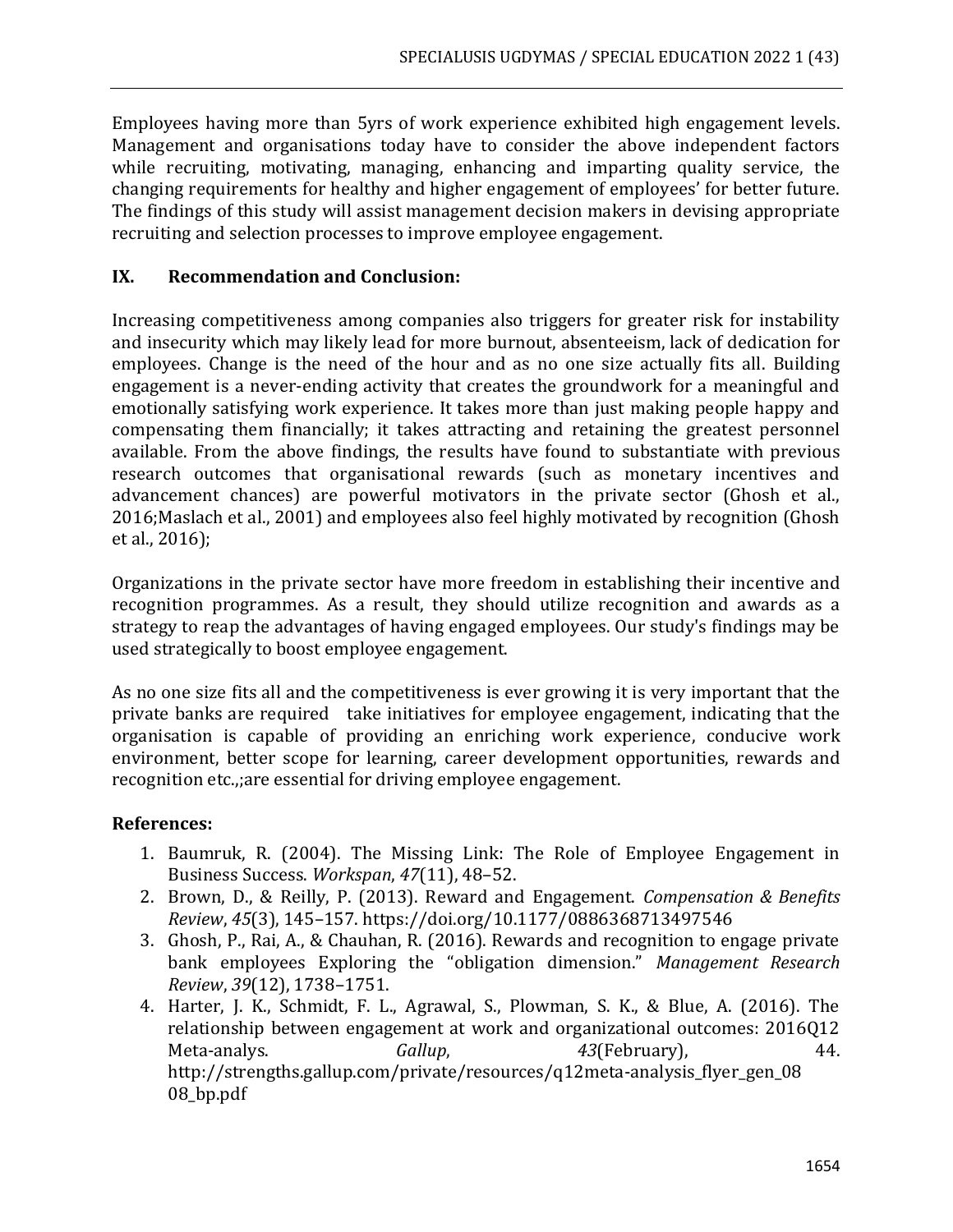- 5. Harter, J. K., Schmidt, F. L., & Hayes, T. L. (2002). Business-unit-level relationship between employee satisfaction, employee engagement, and business outcomes: A meta-analysis. *Journal of Applied Psychology*, *87*(2), 268–279. https://doi.org/10.1037/0021-9010.87.2.268
- 6. Kahn. (1990). Psychological Conditions of Personal engagement and Disengagement at work. *Academy of Management*, *33*(4), 692–724.
- 7. Macey, W. H., & Schneider, B. (2008). <Macey & Schneider. (2008). The Meaning of Employee Engagement.pdf>. *Industrial and Organizational Psychology*, *1*, 3–30. https://s3.amazonaws.com/academia.edu.documents/34268026/31129539.pdf?A WSAccessKeyId=AKIAIWOWYYGZ2Y53UL3A&Expires=1551373164&Signature=G4 NqHgp6M6GVgxeKceTOFsvoUwA%3D&response-content-disposition=inline%3B filename%3DThe\_Meaning\_of\_Employee\_Engagement.pdf
- 8. Marcus, A., & Gopinath, N. M. (2017). Impact of the Demographic Variables on the Employee Engagement - an Analysis. *ICTACT Journal on Management Studies*, *03*(02), 502–510. https://doi.org/10.21917/ijms.2017.0068
- 9. Maslach, C., & Leiter, M. P. (2008). Early Predictors of Job Burnout and Engagement. *Journal of Applied Psychology*, *93*(3), 498–512. https://doi.org/10.1037/0021- 9010.93.3.498
- 10. Maslach, C., Schaufeli, Wilmar, B., & Leiter, Michael, P. (2001). Job Burnout. *Annual.Rev.Psychology*, 397–422.
- 11. Regy Joseph, & Malini D H. (2017). *Employee Engagement of Faculties in Select Higher Educational Institutes in South*. *1*, 1700–1707.
- 12. Robinson D., P. S. (2004). *The Drivers of Employee Engagement, Report 408*.
- 13. Saks, A. M. (2006). Antecedents and consequences of employee engagement. *Journal of Managerial Psychology*, *21*(7), 600–619. https://doi.org/10.1108/02683940610690169
- 14. Shettigar, R., & Shankar K C, S. (2020). A Study on the Challenges of Employee Engagement in Banking Industry in Bangalore. *International Research Journal on Advanced Science Hub*, *2*(Special Issue ICIES 9S), 116–119. https://doi.org/10.47392/irjash.2020.171
- 15. Shukla, S., Adhikari, B., & Singh, V. (2015). Employee Engagement-Role of Demographic Variables and Personality Factors. *Amity Global HRM Review*, *5*(May), 65–73.

https://www.researchgate.net/publication/316622110%0Ahttps://www.academi a.edu/32766223/Employee Engagement -

Role of Demographic Variables and Personality Factors

16. Wellins, R. S., Bernthal, P., & Phelps, M. (2008). Employee Engagement: the Key To Realizing Competitive Advantage Senior Vice President of Global Marketing and New Business Development. *Development Dimensions International*.

# **Website:**

- 1. Aon Hewitt, "2015 Trends in Global Employee Engagement", Available at: <http://www.aon.com/attachments/>
- 2. [https://www.gallup.com/workplace/327518/gallup-workplace-insights](https://www.gallup.com/workplace/327518/gallup-workplace-insights-learned-2020.aspx)[learned-2020.aspx](https://www.gallup.com/workplace/327518/gallup-workplace-insights-learned-2020.aspx)